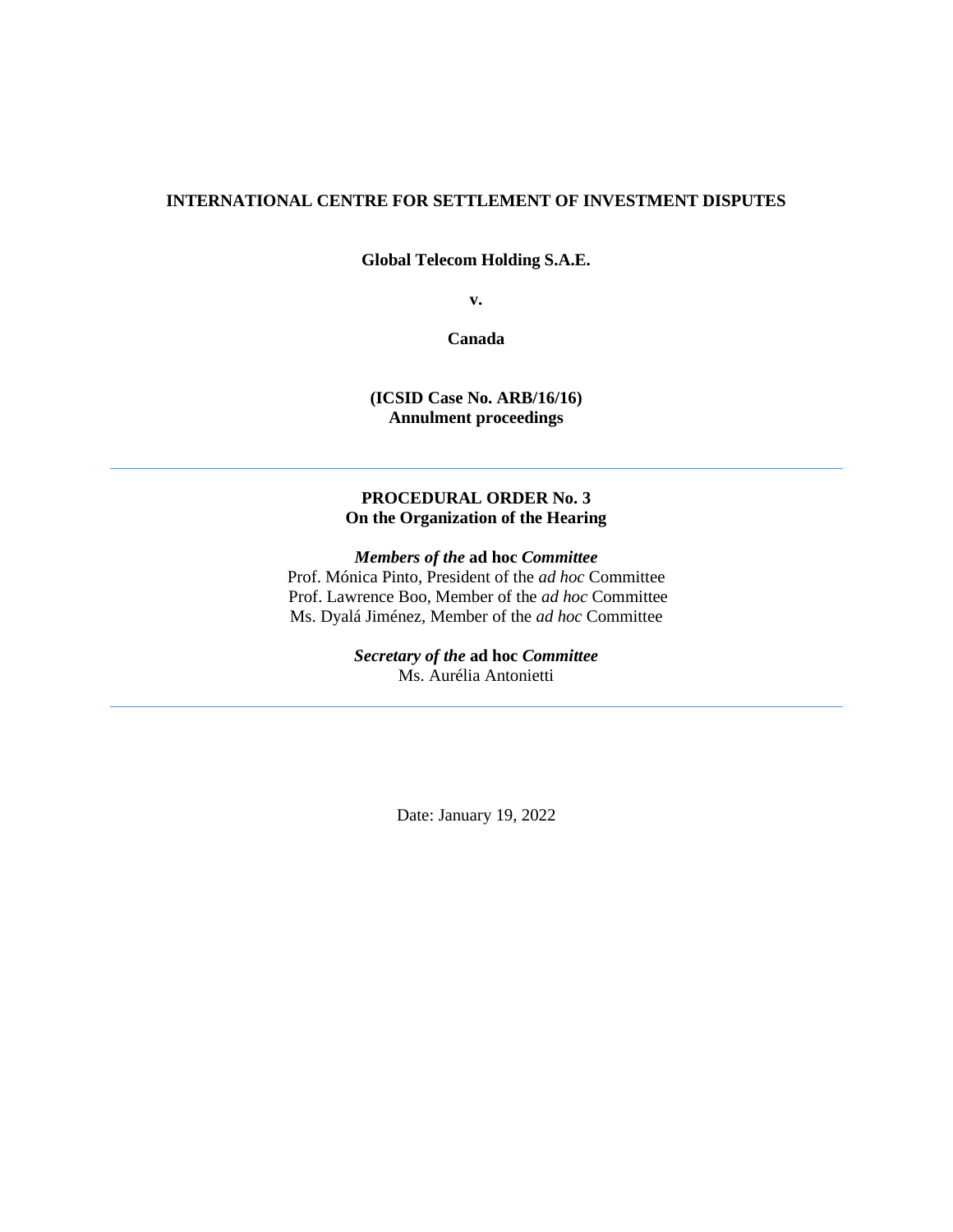## **I. PROCEDURAL BACKGROUND**

- 1. On November 24, 2021, the *ad hoc* Committee (the "**Committee**") wrote to the Partiessuggesting conducting the Hearing on February 7 and 8, 2022 ("the **Hearing**") in-person in Washington D.C in ICSID's premises and noted that "[i]f an in-person hearing is not feasible, the Hearing will be virtual."
- 2. On December 23, 2021, the Parties advised the Committee that due to the COVID-19 pandemic they considered that it was likely that counsel would need to appear remotely. They proposed a schedule for the two hearing days.
- 3. On January 3, 2022, the Secretary of the Committee confirmed that, in light of the Parties' agreement, the Hearing would be held by video conference.
- 4. On January 10, 2022, the Secretary addressed a draft of this Procedural Order for the Parties' comments. The Parties provided their comments on January 13, 2022.
- 5. The Committee, in the present Order, sets out the procedural rules that will govern the conduct of the Hearing.

## **II. ORGANIZATION OF THE HEARING**

### **A. DATE AND FORMAT OF THE HEARING**

6. The Hearing will take place virtually through Zoom on February 7 and 8, 2022 to be hosted by the World Bank. The details to join the Zoom session will be shared by the ICSID Secretariat in advance of the Hearing.

## **B. ORDER OF PROCEEDINGS AND SCHEDULE**

- 7. In order to accommodate the multiple time zones of all Hearing Participants, the Hearing will start at 8:00 EST. It is expected to conclude by 16:00 EST. There will be a one-hour lunch break. The Schedule of the Hearing is detailed in **Annex A**.
- 8. The Committee reserves discretion to adjust the Hearing schedule as needed to accomplish the prescribed agenda and to accommodate any technical disruptions.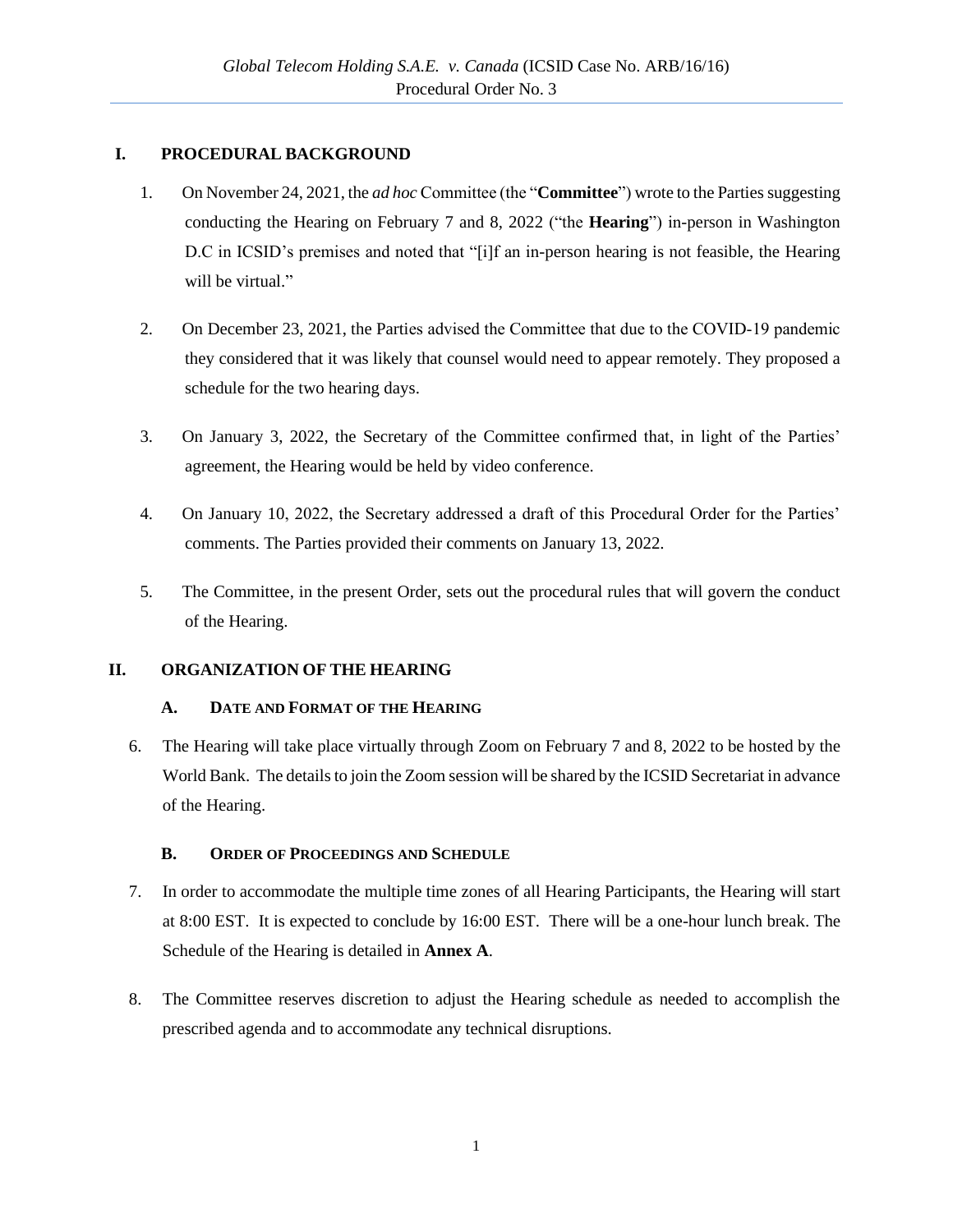## **C. TIME ALLOCATION**

- 9. The Parties agreed that they will each have 2.5 hours on Day 1 and 2 hours on Day 2. Each Party may, at its discretion, reserve a portion of its allotted time each day for a rebuttal statement (if any).
- 10. Time taken by the Committee for its own questions during the Parties' presentations and the answers to those questions shall not be counted against the Parties' time.
- 11. Time used for housekeeping or to resolve technical difficulties shall be counted against the time for housekeeping or against the Committee's time, if needed.
- 12. The Secretary of the Committee shall keep a chess clock account of time and advise the Parties of the total daily time used at the end of each Hearing day.

## **D. DOCUMENTS FOR USE AT THE HEARING**

## **1. Electronic Hearing Bundle**

- 13. There shall be a single Electronic Hearing Bundle (PC and Mac compatible), to be prepared jointly by the Parties.
- 14. The Parties shall provide, no later than January 28, 2022, the Electronic Hearing Bundle which shall contain all pleadings, exhibits, legal authorities and Committee's orders or decisions on file to date, with a consolidated hyperlinked index. It shall not contain any document not previously filed.
- 15. The Electronic Hearing Bundle shall be uploaded by the Parties to a designated sub-folder in the BOX filesharing platform. To ensure operation of the hyperlinked index, the entire Electronic Hearing Bundle shall be housed within one folder and then uploaded to BOX as a single zip file. Should the size of the zip file make the upload to BOX impossible, the Parties shall upload the organized Electronic Hearing Bundle to a designated sub-folder on to the BOX filesharing platform, and including a consolidated (non-hyperlinked) index.
- 16. Prior to the Hearing, the Members of the Committee, the Secretary of the Committee and the Parties shall download the Electronic Hearing Bundle from the BOX Case Folder into their own devices to have access to it offline during the remote Hearing. The court reporter will also be provided a copy of the Electronic Hearing Bundle via the ICSID Secretariat.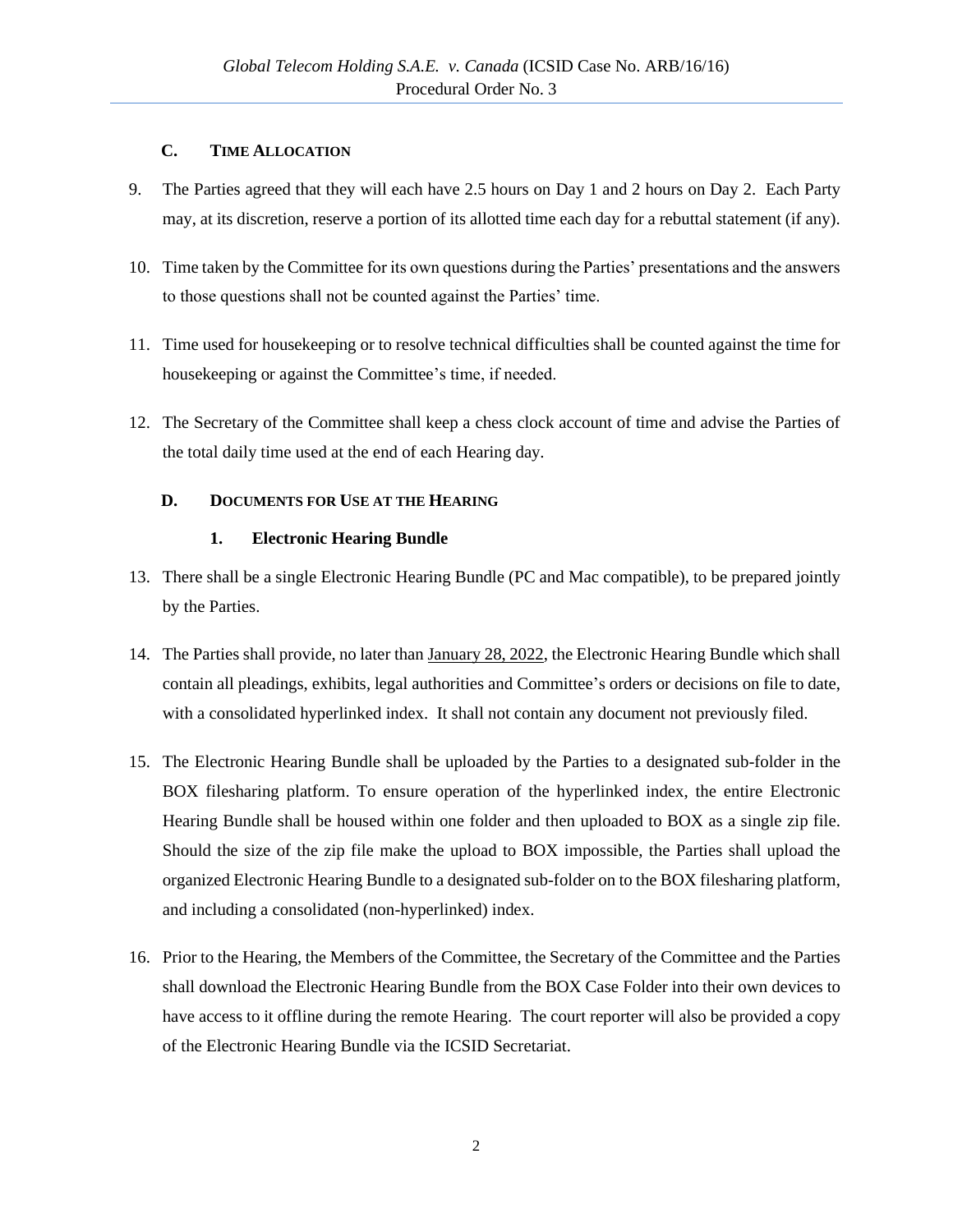## **2. Demonstrative Exhibits**

- 17. The Parties may use PowerPoint or other slide presentations for their oral statements, subject to the below rule on demonstrative exhibits.
- 18. Demonstrative exhibits shall be used in accordance with Sections 15.4 of PO1 (reproduced below), with certain adjustments indicated in paragraph 19 *infra*:
	- "15.4. Demonstrative exhibits (such as PowerPoint slides, charts, tabulations, etc.) may be used at any hearing, provided that they contain no new evidence. Each party shall number its demonstrative exhibits consecutively and indicate on each demonstrative exhibit the number of the document(s) from which it is derived. The party submitting such exhibits shall provide them in electronic and hard copy to the other party, the Committee Members, the Secretary, the court reporter(s) and interpreter(s) at their time of use at the hearing."
- 19. To account for the virtual nature of the Hearing, PO1 Section 15.4 is amended such that: (i) the hard copy submission of demonstratives is not required; and (ii) an electronic copy of each demonstrative shall be distributed by the Party intending to use it *via* an electronic mail sent to the entire case email distribution for each Party, the Secretary of the Committee, the Members of the Committee and to the court reporter no later than 1 (one) hour *prior* to its use, in order to facilitate offline access to the demonstrative by the Hearing participants. This will enable participants to print the demonstrative if desired. It is advisable to transmit the demonstrative exhibits to the members of the Committee and the ICSID Secretary with more than 1-hour notice.
- 20. In addition, promptly after the conclusion of the Hearing day in which the corresponding demonstrative exhibit is used, the Parties shall upload such demonstrative to the case folder in the BOX filesharing platform, designating each with the corresponding CD-\_\_ or RD-\_\_ number.

### **3. Electronic Presentation of Evidence**

- 21. Each Party shall present demonstrative exhibits and evidence to the participants in the Hearing *via* the video platform system.
- 22. Demonstrative exhibits and clean, unannotated electronic copies of documents on the record may be displayed to all Hearing participants via the Zoom videoconference platform. Any Hearing participant shall have the technical ability to display a document to all Hearing participants via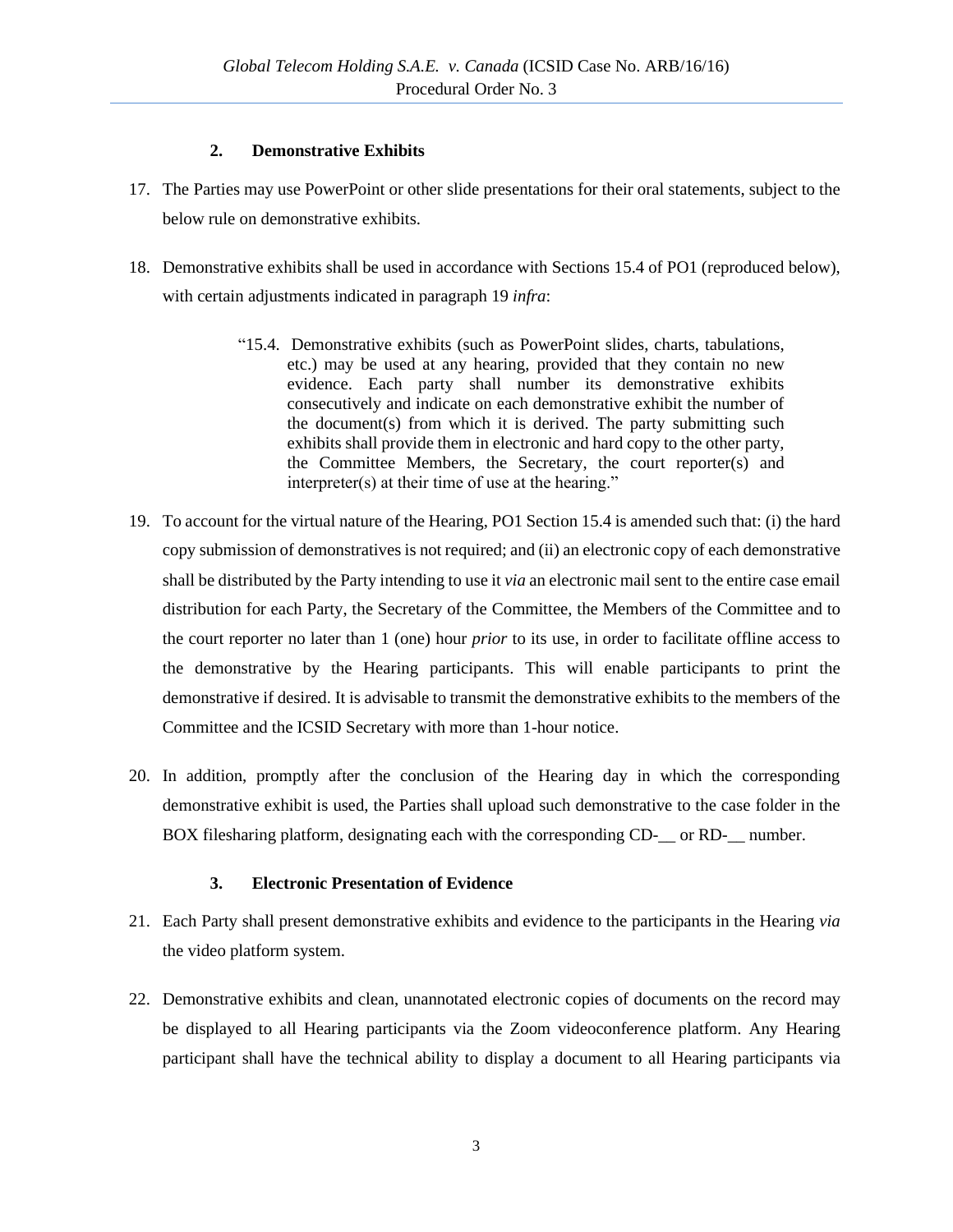Zoom, and such person need not be an active speaker. The Hearing participant displaying the document will be the only one with the ability to scroll through the document being displayed.

23. Documents that do not form part of the record may not be presented at the Hearing.

## **E. AUDIO RECORDING**

- 24. The provision of Section 19.1 of PO1 concerning audio recording (reproduced below) apply.
	- "19.1. Sound recordings shall be made of all hearings and sessions. The sound recordings shall be provided to the Parties and the Committee Members."
- 25. The Secretariat shall record the Hearing, and the audio recording will be shared with the Parties and the Committee at the conclusion of the Hearing.
- 26. The video recording will not be made public or become part of the record of this arbitration. However, the video recording may be used to guide transcript corrections, and once transcript corrections have been completed, the transcript shall serve as the record of the Hearing. The Committee also may refer to the video recording, as it deems necessary.
- 27. Except for the court reporter that will make their own audio recording of the Hearing, attendees will not otherwise make any audio, video or screenshot record of the Hearing or any part of it.

## **F. TRANSCRIPTION**

- 28. The provisions of PO1, Sections 19.2 and 19.3 concerning transcription (reproduced below) apply.
	- "19.2. Verbatim transcript(s) in English shall be made of any hearing and session other than sessions on procedural issues. Unless otherwise agreed by the Parties or ordered by the Committee, the verbatim transcripts shall be available in real-time using LiveNote or similar software and electronic transcripts shall be provided to the Parties and the Committee on a sameday basis.
	- 19.3. The parties shall attempt to agree on any corrections to the transcripts within 25 days of the later of the dates of the receipt of the sound recordings and transcripts. The agreed corrections may be entered by the court reporter in the transcripts ('revised transcripts'). The Committee shall decide upon any disagreement between the parties and any correction adopted by the Committee shall be entered by the court reporter in the revised transcripts."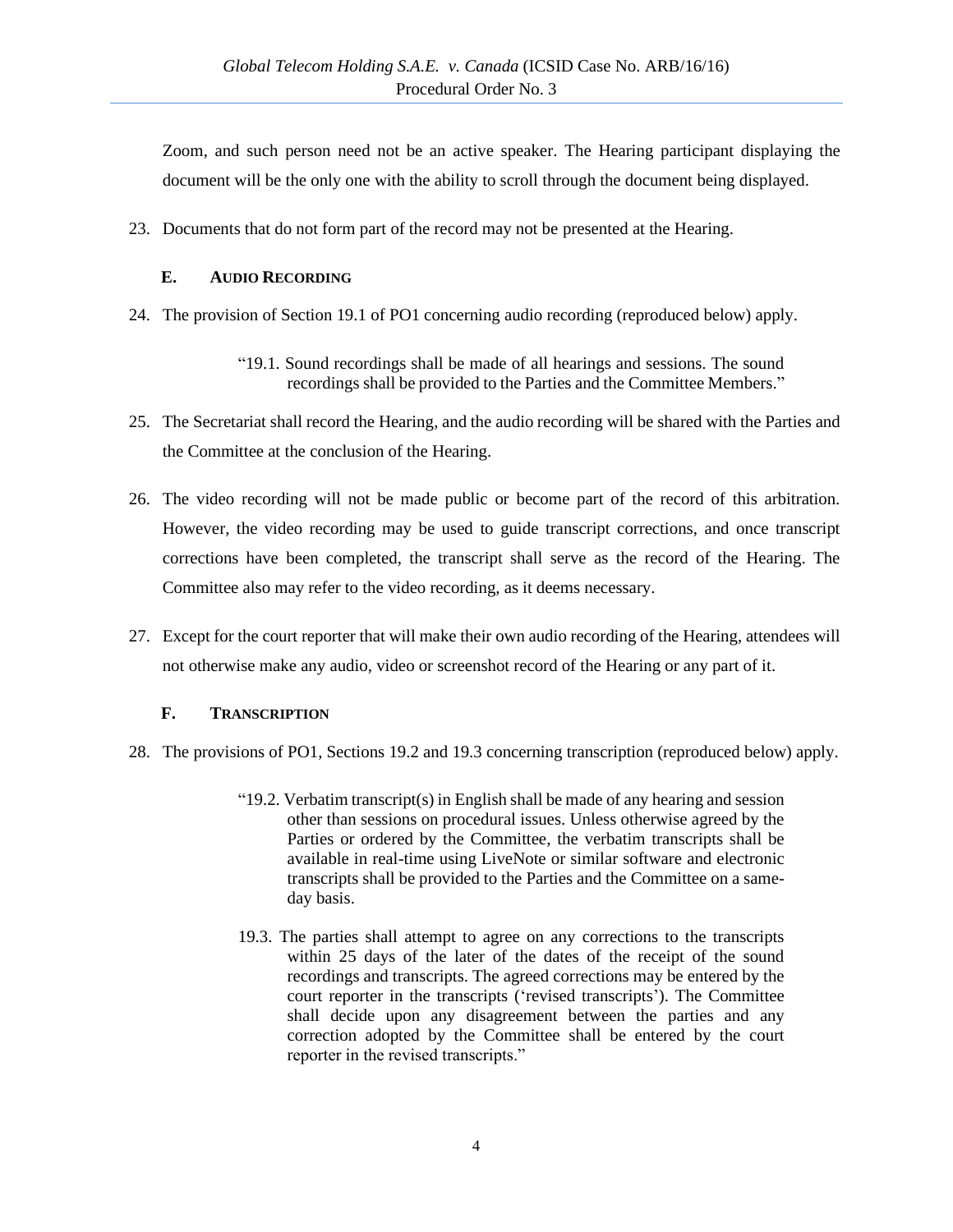- 29. Real-time court reporting in English shall be made available to the Hearing participants *via* an online link connection to be provided by the court reporter. Hearing participants shall connect to the transcript by opening a link in a browser window. The details (link, password) and instructions to connect to the streamed transcript shall be provided by the Secretariat to the Hearing participants before the start of the Hearing day.
- 30. Transcription services will be provided by Claire Hill (the "court reporter"). The court reporter may seek to clarify the record from time to time during the course of the hearing.
- 31. Participants may access the remote Real-time transcript on a laptop or iPad separate from the device used for Zoom.
- 32. In accordance with Section 19.3 of PO1, the deadline for corrections to the transcript shall be 25 days following the later of the dates of the receipt of the sound recordings and/or transcripts.

## **G. POST-HEARING SUBMISSIONS**

- 33. The provisions of Procedural Order No. 1, Sections 20.1 to 20.2 (reproduced below) apply.
	- "20.1. At the hearing, after consulting with the parties and taking into account their views, the Committee shall decide whether it believes it to be necessary for the parties to file Post- Hearing Memorials.
	- 20.2. Each party will submit its Statement of Costs within 3 weeks after the hearing or the final exchange of Post-Hearing Memorials (if any) (whichever is later)."

## **H. VIRTUAL HEARING ARRANGEMENTS**

34. The following procedures shall be followed in order to ensure the good conduct of the virtual hearing:

### **1. Testing**

35. If requested, the Secretariat will conduct technical tests with the Committee and each Party in advance of the Hearing, to test connectivity to the Zoom video conference platform and to the transcription service. The Secretariat recommends that as many Hearing participants as possible to connect for each test. The date of each test will be communicated in due course.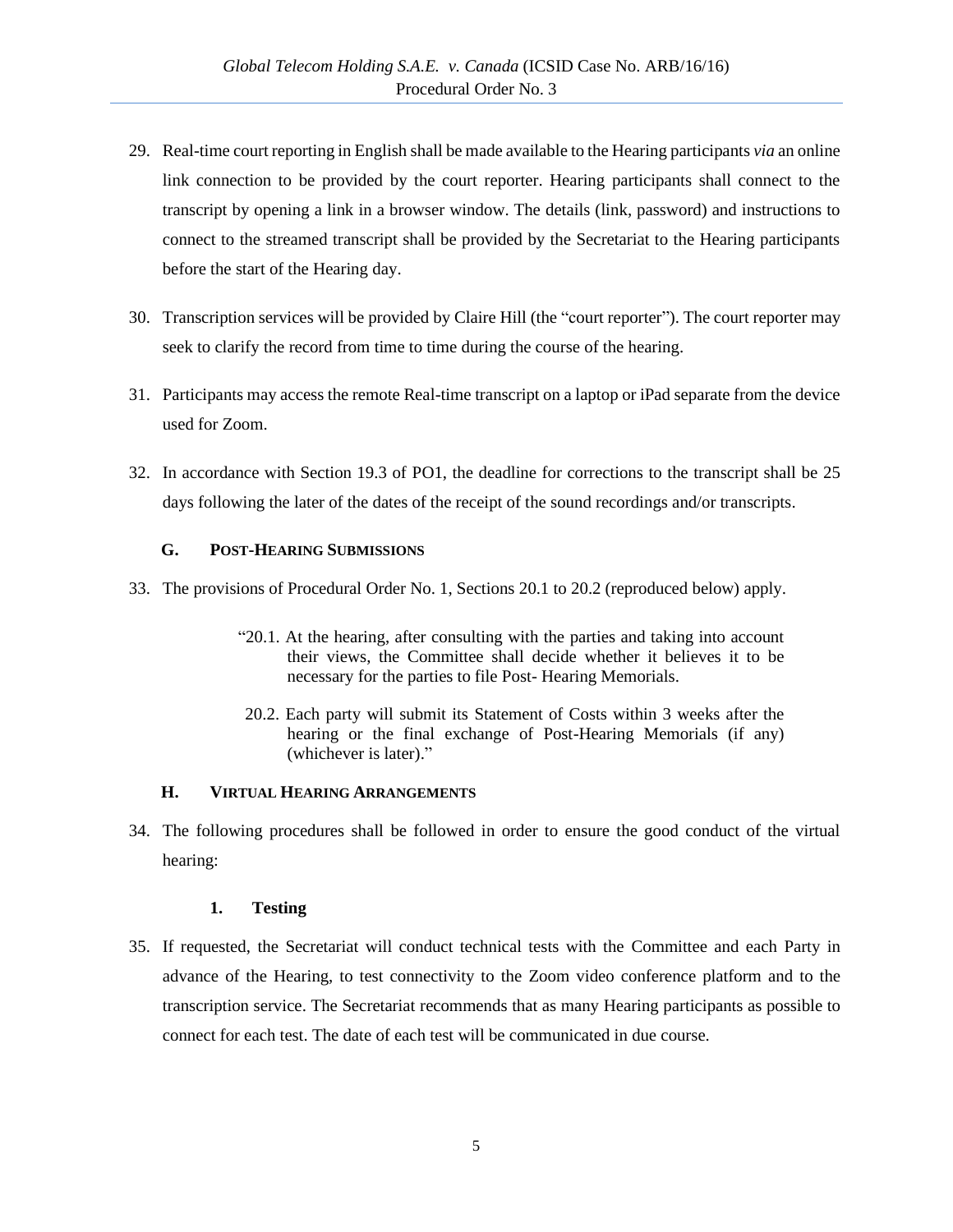36. Each participant should join the tests with the same device(s) and internet connection and from the same physical location that they intend to use for the Hearing.

#### **2. Participants**

- 37. Each Party shall provide its respective List of Hearing Participants ("List of Participants") by January 31, 2022, using the format provided in **Annex B**. Each Party shall designate those participants that will have an active speaking role ("Active Participants"), and those who will be passive attendees ("Passive Participants"), as well as those who will have no access to Restricted Information.
- 38. For ease of identification, Participants shall join the videoconference using the naming convention indicated in the format in **Annex B**, namely, first and last name preceded by [C] (for Participants for GTH) and [R] (for Participants for Canada). Should there be Participants joining from a common conference room, the conference room connection may be identified as "[C] [R] Conference Room #" as appropriate.
- 39. Participants will join the videoconference through a "waiting room" to be managed by the World Bank technical operator.
- 40. Access to the videoconference shall be restricted to those included in the List of Participants. Should any non-listed Participant attempt to connect to the videoconference, the technical operator hosting the meeting will alert the Secretary of the Committee, and the Committee will promptly address the matter with the Parties. All Participants in the Hearing bear an ongoing duty to warn of the presence of any other person on the videoconference.
- 41. Participants shall join the videoconference 30 minutes in advance of the start on each day to facilitate the identification and to address any technical contingencies.

#### **3. Connectivity**

- 42. The Parties shall ensure that each of their representatives who will connect to the videoconference use a stable internet connection offering sufficient bandwidth, and use a camera and microphone/headset of adequate quality.
- 43. If available, Participants are advised to use a wired Ethernet connection instead of Wi-Fi. Participants are also encouraged to keep a smartphone or tablet, having a 4G data connection and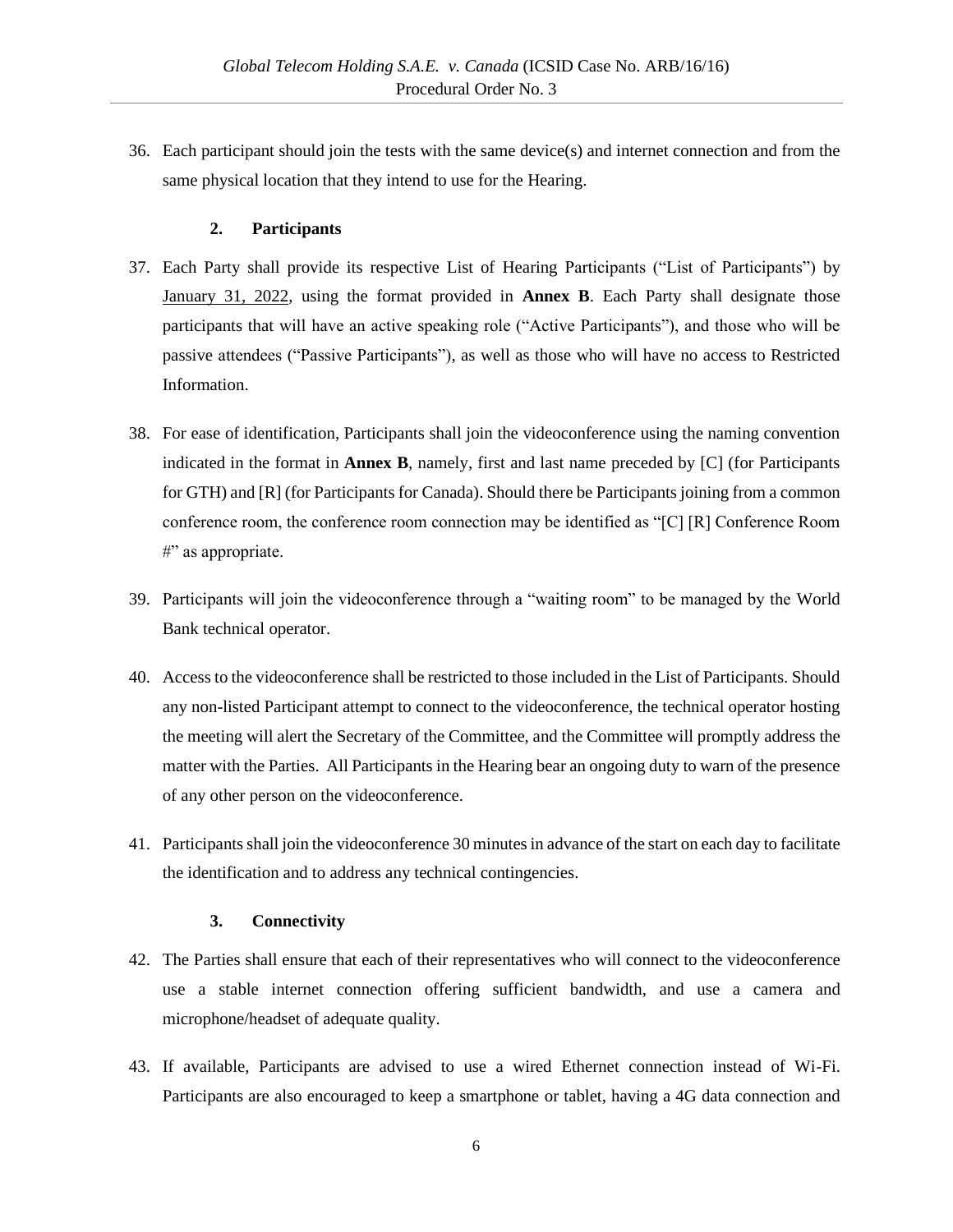mobile hotspot functionality, available as a backup internet connection at all times during the Hearing.

44. The videoconference platform will also offer a dial-in telephone audio connection as a backup option should a Participant experience a temporary technical difficulty with a computer online connection. The Parties are advised that the dial-in back up telephone connection provides access to the "floor" audio channel only, not to the interpretation channels.

## **4. Transcripts**

45. Instructions to access the live transcript will be provided by the Secretary of the Committee.

## **5. Equipment and Set Up**

- 46. For optimum sound quality, especially for the audio recording and the transcription, ICSID highly recommends that the main speakers use an external microphone connection such as a headset through the USB or "mic" jack of the computer or laptop that they use for the Zoom videoconference. If not available, Active Participants are asked to speak close to the microphone.
- 47. While not indispensable, Hearing participants are advised to have at least two screens, and preferably three (it can be one device with multiple screens or a combination of devices including tablets) to facilitate simultaneous viewing of: (i) the Zoom video connection; (ii) the online Realtime transcript; and (iii) offline documents.

### **6. Videoconference Etiquette**

- 48. Upon the joining of the Hearing Participants to the videoconference on the first day of the Hearing, those using their computer should turn both their audio and video on. The President will invite each Party to introduce its team. After each Party has introduced all of its relevant Hearing Participants, the Hearing Participants who are not expected to speak should turn off their video feed and mute their microphones.
- 49. Once admitted to the videoconference, and barring technical issues or other exceptional circumstances, lead counsel and Party representatives should remain connected and active throughout the Hearing day.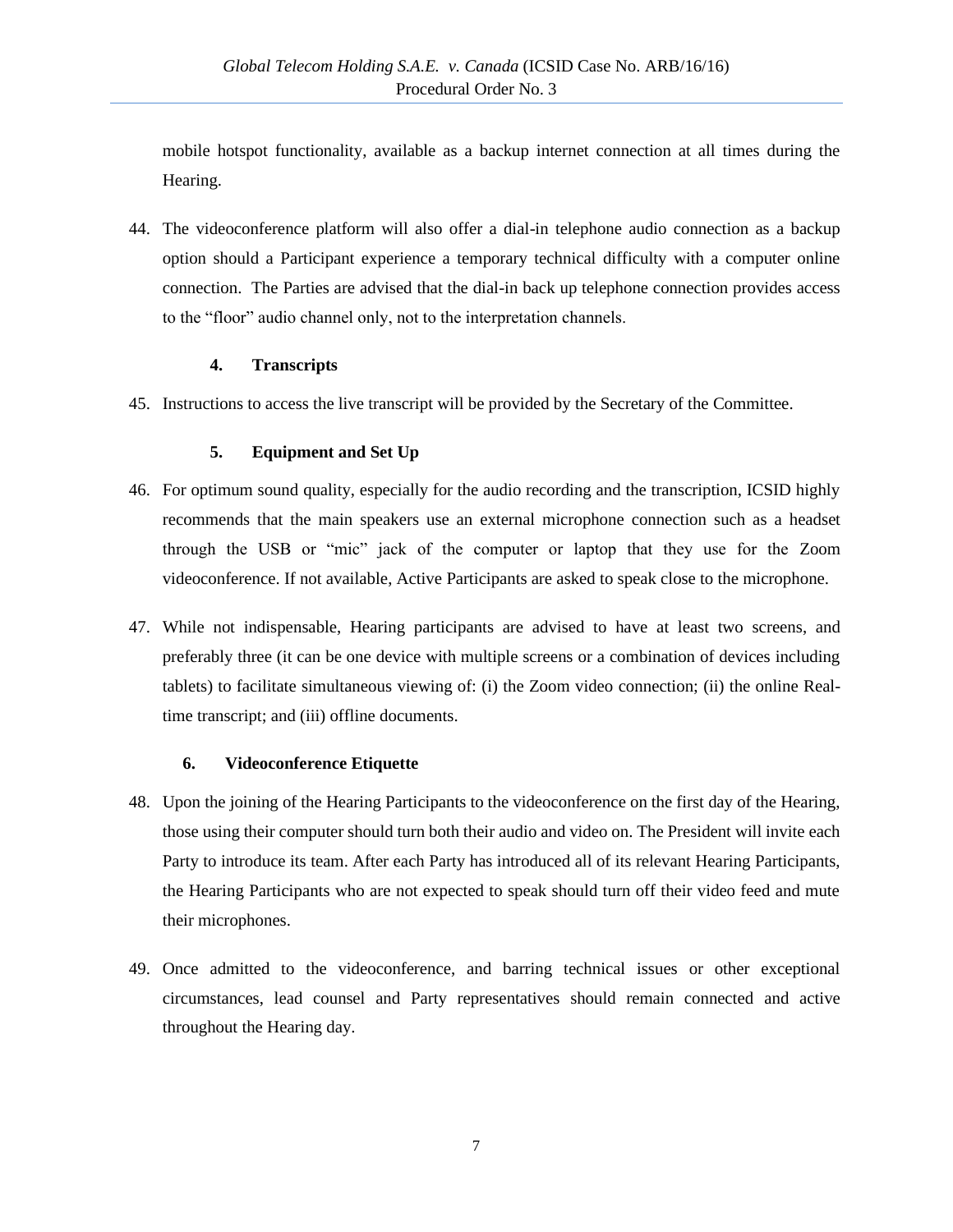- 50. Other than the first part of the first day of the Hearing, the Parties are advised to keep the number of video connections to a minimum, and to Active Participants only. Passive Participants should join the meeting through their computer but connecting only their audio (i.e. turning their video off).
- 51. Participants shall use the "mute microphone" function when not speaking to reduce background noise and to avoid interference with the audio recording. The service provider serving as host of the videoconference shall have the ability to mute Participants if needed to avoid background noise, under the Committee's control.
- 52. To facilitate the accurate transcription, speakers are advised to speak at a reasonable speed and with pauses between phrases.
- 53. Participants are advised to join the Hearing from a location without background noise and with adequate lighting. Participants joining via video shall avoid sitting with a window or source of light behind them.

### **7. Break-Out Rooms**

- 54. Break-out rooms separate from virtual Hearing Room, to be used securely by each Party and the Committee during breaks will be arranged on the Zoom platform.
- 55. During the designated Hearing breaks, the Parties will be assigned to breakout rooms within the videoconference platform to enable to promptly reconvene all Participants following breaks.
- 56. The List of Participants (**Annex B**) shall indicate the break-out room to which Participants shall be assigned, with [C] for the GTH's break out room, [R] for the Canada's break out room.
- 57. Each Party will make its own separate arrangements for private communication within its team during the Hearing by instant messenger or other appropriate means. The Zoom built-in chat function will be disabled, except for communications with the technical service provider acting as Zoom Operator.

## **8. Restricted Access Information**

58. If either Party intends on relying on or presenting information which has been designated as Restricted Access during the course of this Arbitration, the Party must state this before presenting the document or having it displayed on the presentation screens. The World Bank technical operator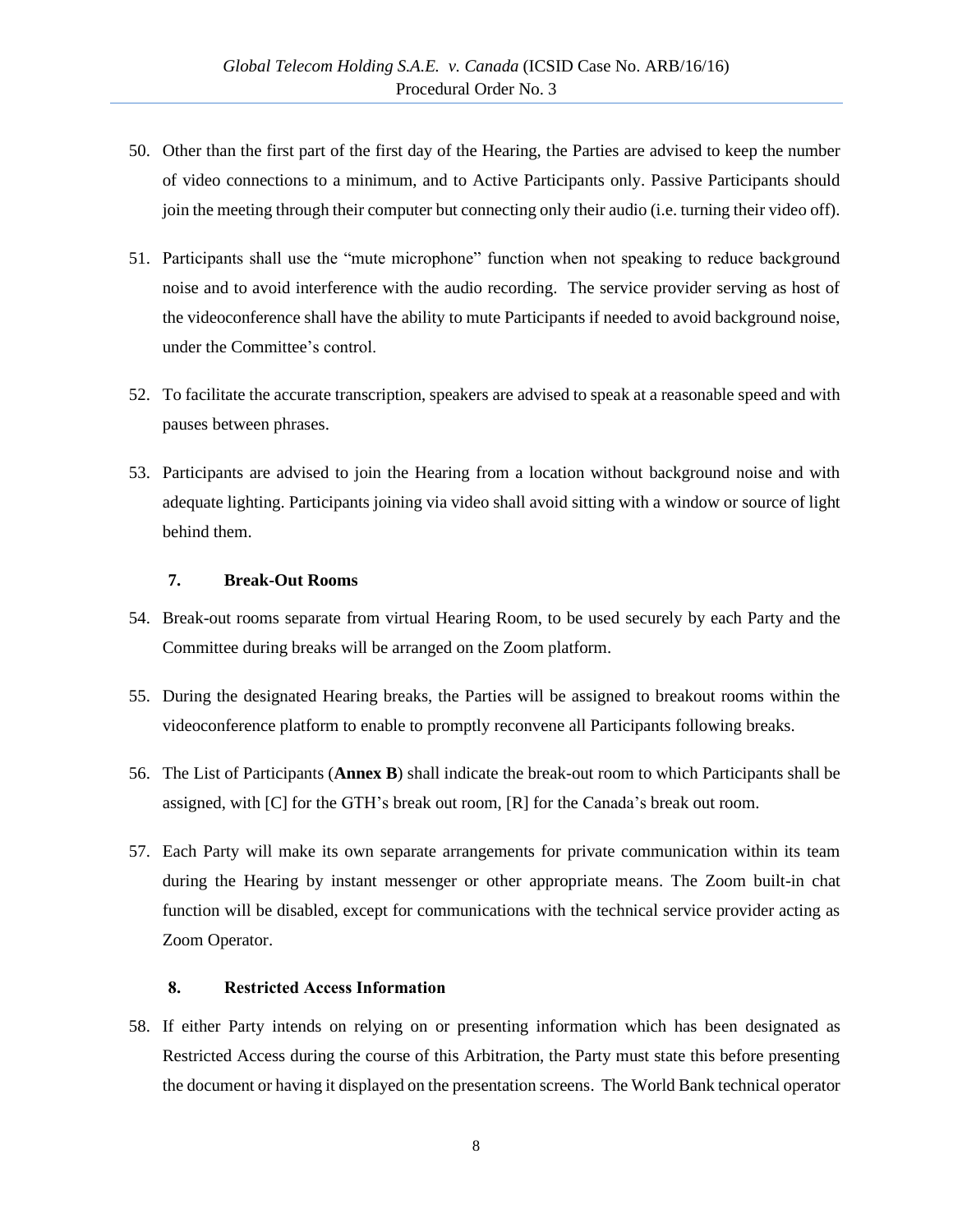must ensure that all persons that are restricted from viewing this information are transferred to the virtual "waiting room." The Parties have indicated who those persons are and their names are included in the Participants list. The presenting Party must state when it is no longer relying on the Restricted Access Information, and the World Bank technical operator can then allow persons in the "waiting room" to reconnect to the videoconference.

## **I. GENERAL PROVISIONS**

## **1. Data Privacy**

59. The List of Participants for the Hearing will contain personal data provided to ICSID in the context of the remote Hearing, including names and contact information, such as business email addresses and telephone numbers. This data is processed for the purpose of the legitimate interests of the Parties in resolving efficiently their dispute and, in particular, to ensure that procedural documents and Hearing arrangements are properly communicated to the Parties, their legal representatives, the Members of the Committee and other participants providing services for the Hearing.

For and on behalf of the Committee,

[signed]

Prof. Mónica Pinto President of the Committee Date: January 19, 2022

\_\_\_\_\_\_\_\_\_\_\_\_\_\_\_\_\_\_\_\_\_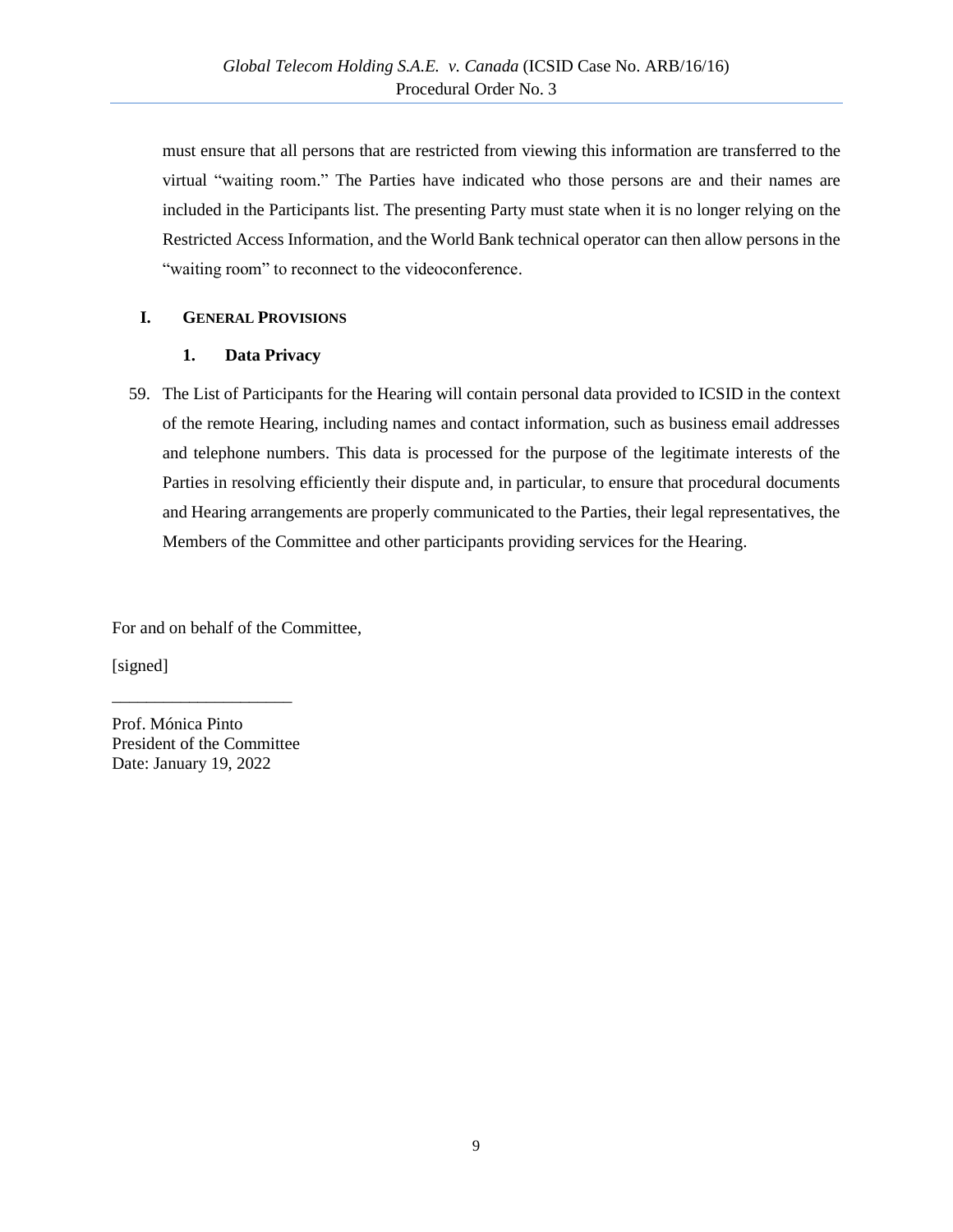## **ANNEX A SCHEDULE OF THE HEARING**

## **Day 1: February 7, 2022**

| <i>Hour</i> $(EST)$        | <b>PROCEDURAL STEP</b>                                          |  |  |  |  |  |  |
|----------------------------|-----------------------------------------------------------------|--|--|--|--|--|--|
| $08:00 - 08:15$            | Introductory matters (15 min)                                   |  |  |  |  |  |  |
| $08:15 - 10:45$            | GTH arguments on its application for annulment (150 min)        |  |  |  |  |  |  |
| Coffee break (30 mins)     |                                                                 |  |  |  |  |  |  |
| $11:15 - 13:45$            | Canada's arguments on GTH's application for annulment (150 min) |  |  |  |  |  |  |
| Lunch break (1 hour)       |                                                                 |  |  |  |  |  |  |
| Parties' rebuttals, if any |                                                                 |  |  |  |  |  |  |
| $14:45 - 15:45$            | Committee's questions                                           |  |  |  |  |  |  |

# **Day 2: February 8, 2022**

| <i>Hour</i> $(EST)$  | <b>PROCEDURAL STEP</b>                                          |  |  |  |  |  |  |
|----------------------|-----------------------------------------------------------------|--|--|--|--|--|--|
| $08:00 - 10:00$      | Canada's arguments on its application for annulment (120 min)   |  |  |  |  |  |  |
|                      | Coffee break (30 min)                                           |  |  |  |  |  |  |
| $10:30 - 12:30$      | GTH's arguments on Canada's application for annulment (120 min) |  |  |  |  |  |  |
| Lunch break (1 hour) |                                                                 |  |  |  |  |  |  |
|                      | Parties' rebuttals, if any                                      |  |  |  |  |  |  |
| $13:30 - 14:30$      | Committee's questions                                           |  |  |  |  |  |  |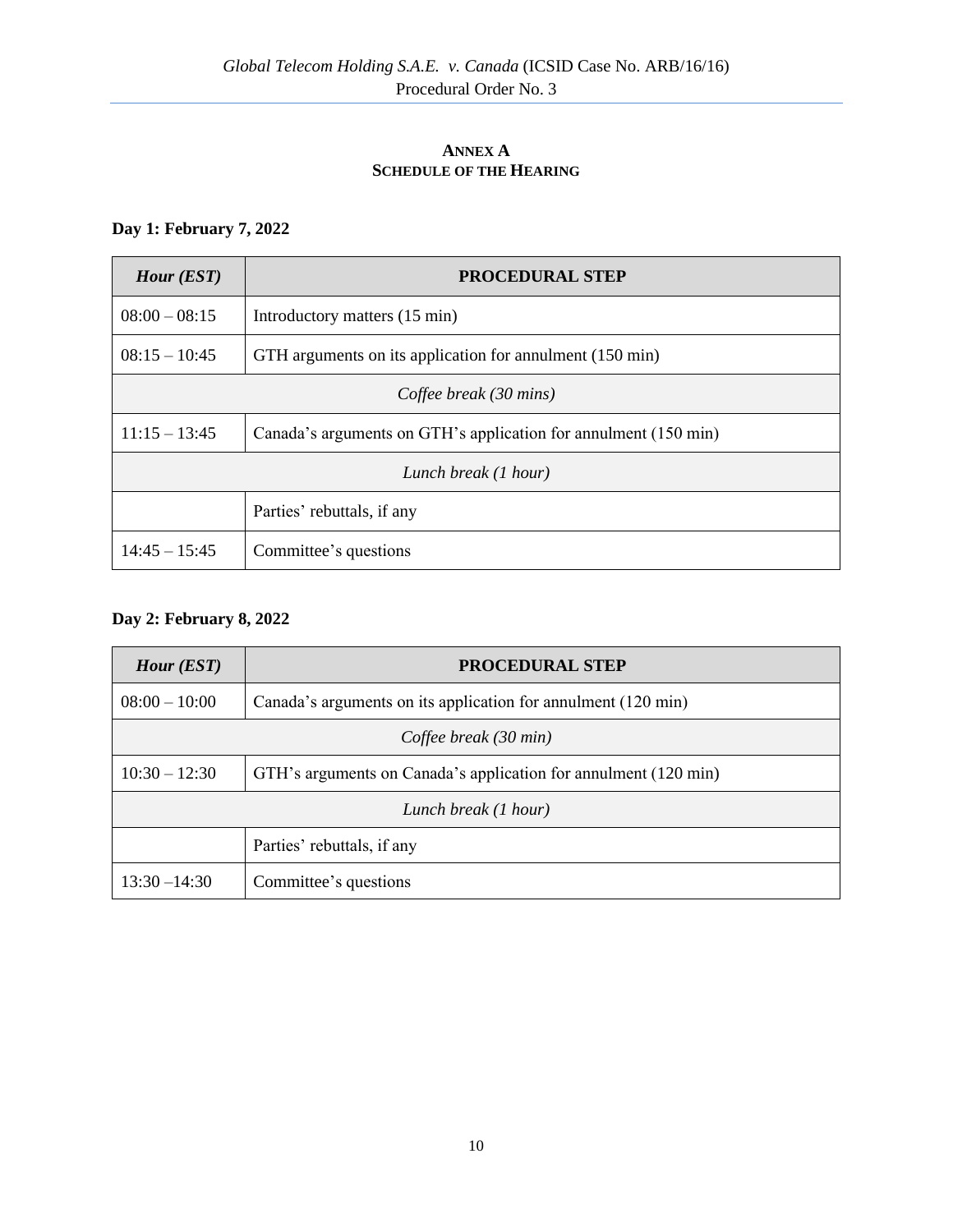## **ANNEX B LIST OF PARTICIPANTS<sup>1</sup>**

| <b>AD HOC COMMITTEE</b>              |                                          |                |                                                  |                                         |                                                        |                                                       |  |
|--------------------------------------|------------------------------------------|----------------|--------------------------------------------------|-----------------------------------------|--------------------------------------------------------|-------------------------------------------------------|--|
| Room                                 | <b>Name</b>                              | Role           | In person<br>$(\mathbf{IP})$ or<br>virtual (V)   | <b>Affiliation to</b><br>Case           | <b>Location of</b><br><b>Connection</b><br>(if remote) | <b>Personal Contact</b>                               |  |
| $\mathbf T$                          | $[T]$ – Prof. Mónica<br>Pinto            | $\mathbf{A}$   | $\overline{\mathbf{V}}$                          | President                               | <b>Buenos Aires</b>                                    | Email: [email<br>address]                             |  |
| T                                    | $[T]$ – Prof. Lawrence<br><b>Boo</b>     | $\overline{A}$ | $\overline{\mathbf{V}}$                          | Member                                  | Singapore                                              | Email: [email<br>address]                             |  |
| T                                    | $[T] - Ms. Dyalá$<br>Jiménez             | $\mathbf{A}$   | $\mathbf{V}$                                     | Member                                  | San José                                               | Email: [email<br>address]                             |  |
|                                      | <b>SECRETARY OF THE AD HOC COMMITTEE</b> |                |                                                  |                                         |                                                        |                                                       |  |
| Room                                 | <b>Name</b>                              | Role           | In person<br>$(\mathbf{IP})$ or<br>virtual $(V)$ | <b>Affiliation to</b><br>Case           | <b>Location of</b><br><b>Connection</b><br>(if remote) | <b>Personal Contact</b>                               |  |
| T                                    | $[T] - Ms. Aurélia$<br>Antonietti        | A              | $\overline{\mathbf{V}}$                          | Secretary of the<br>ad hoc<br>Committee | Washington<br>$DC$                                     | Email: [email<br>address]<br>Phone: [phone<br>number] |  |
| <b>GLOBAL TELECOM HOLDING S.A.E.</b> |                                          |                |                                                  |                                         |                                                        |                                                       |  |
| Room                                 | <b>Name</b>                              | Role           | In person<br>$(\mathbf{IP})$ or<br>virtual (V)   | <b>Affiliation to</b><br>Case           | <b>Location of</b><br><b>Connection</b><br>(if remote) | <b>Personal Contact</b>                               |  |
|                                      | Counsel:                                 |                |                                                  |                                         |                                                        |                                                       |  |
| $\mathbf C$                          | $[C]$ – Name Last name                   | $\overline{A}$ | $\mathbf V$                                      |                                         | Room [Firm]<br>[C]<br>[City]                           | Email:<br>Phone:                                      |  |

<sup>&</sup>lt;sup>1</sup> Use "A" (Active Participants) / "P" (Passive Participants). Only participants marked as "A" who are participating virtually will activate their cameras during the Hearing.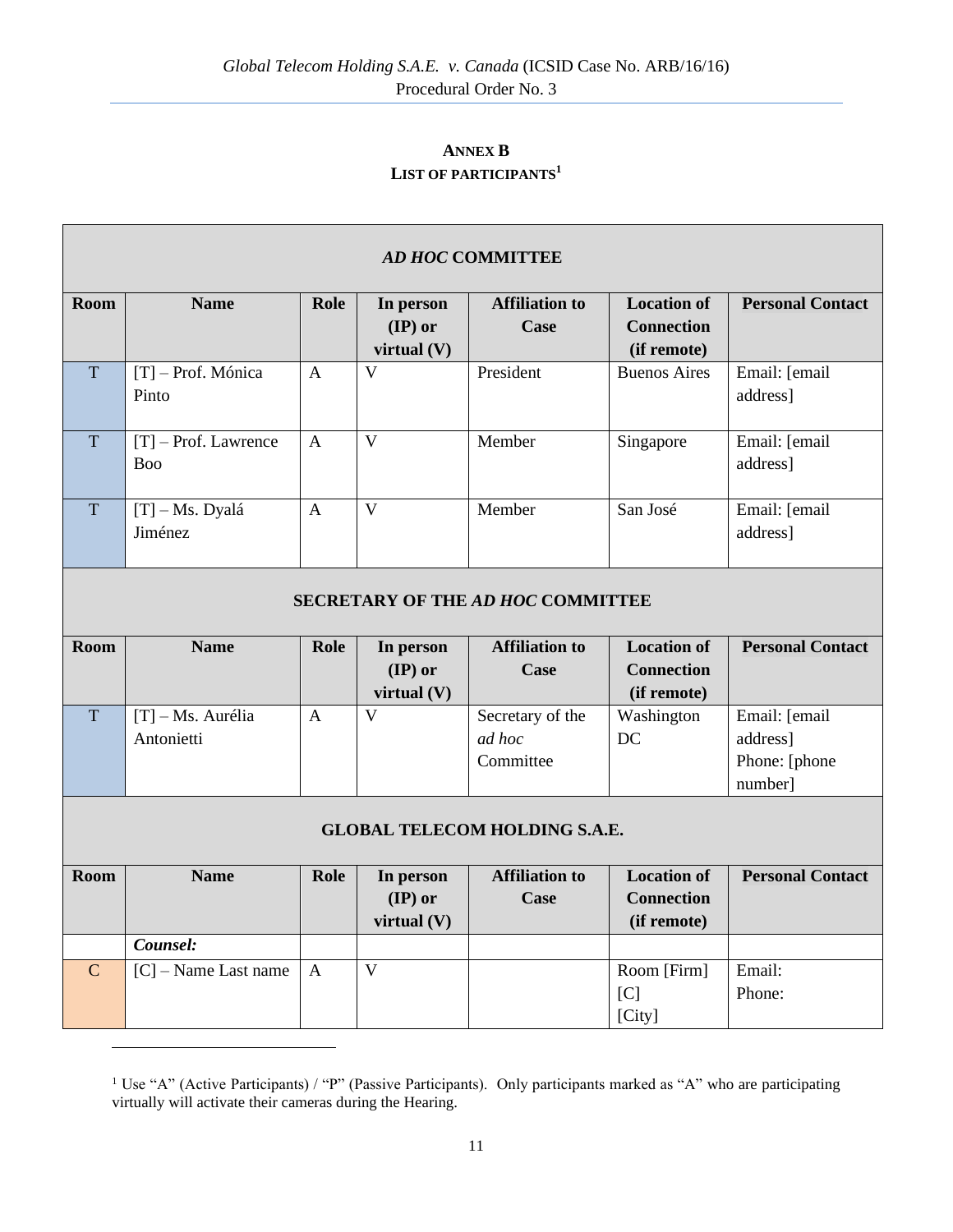|             |                              | A | V | Room [Firm] | Email: |
|-------------|------------------------------|---|---|-------------|--------|
|             |                              |   |   | [C]         | Phone: |
|             |                              |   |   | [City]      |        |
| C           | $ C $ -                      | A | V |             | Email: |
|             |                              |   |   |             | Phone: |
|             | <b>Party Representative:</b> |   |   |             |        |
| $\mathbf C$ | $[C]$ – Name Last name   P   |   | V | Home [C]    |        |
|             |                              |   |   |             |        |

| <b>CANADA</b> |                        |              |                                 |                               |                                         |        |  |
|---------------|------------------------|--------------|---------------------------------|-------------------------------|-----------------------------------------|--------|--|
| Room          | <b>Name</b>            | Role         | In person<br>$(\mathbf{IP})$ or | <b>Affiliation to</b><br>Case | <b>Location of</b><br><b>Connection</b> |        |  |
|               |                        |              | virtual $(V)$                   |                               | (if remote)                             |        |  |
|               | Counsel:               |              |                                 |                               |                                         |        |  |
| $\mathbf R$   | $[R]$ – Name Last name | $\mathbf{A}$ | V                               |                               | Room [Firm]                             | Email: |  |
|               |                        |              |                                 |                               | # 1 $[R]$                               | Phone: |  |
|               |                        |              |                                 |                               | [Washington,                            |        |  |
|               |                        |              |                                 |                               | DC <sub>1</sub>                         |        |  |
| $\mathbf R$   | $[R]$ – Name Last name | $\mathbf{A}$ | V                               |                               | Room #1 $[R]$                           |        |  |
|               |                        |              |                                 |                               | [Washington,                            |        |  |
|               |                        |              |                                 |                               | DC <sub>1</sub>                         |        |  |

|      | <b>PARTICIPANTS WITH NO ACCESS TO RESTRICTED INFORMATION</b> |      |                                     |                               |                                         |        |  |  |
|------|--------------------------------------------------------------|------|-------------------------------------|-------------------------------|-----------------------------------------|--------|--|--|
| Room | <b>Name</b>                                                  | Role | In person                           | <b>Affiliation to</b><br>Case | <b>Location of</b><br><b>Connection</b> |        |  |  |
|      |                                                              |      | $(\mathbf{IP})$ or<br>virtual $(V)$ |                               | (if remote)                             |        |  |  |
|      |                                                              |      |                                     |                               |                                         |        |  |  |
| C/R  | $[C/R]$ – Name Last                                          | P    | V                                   |                               |                                         | Email: |  |  |
|      | name                                                         |      |                                     |                               |                                         | Phone: |  |  |
| C/R  | $[C/R]$ – Name Last                                          | P    | V                                   |                               |                                         |        |  |  |
|      | name                                                         |      |                                     |                               |                                         |        |  |  |
|      |                                                              |      |                                     |                               |                                         |        |  |  |